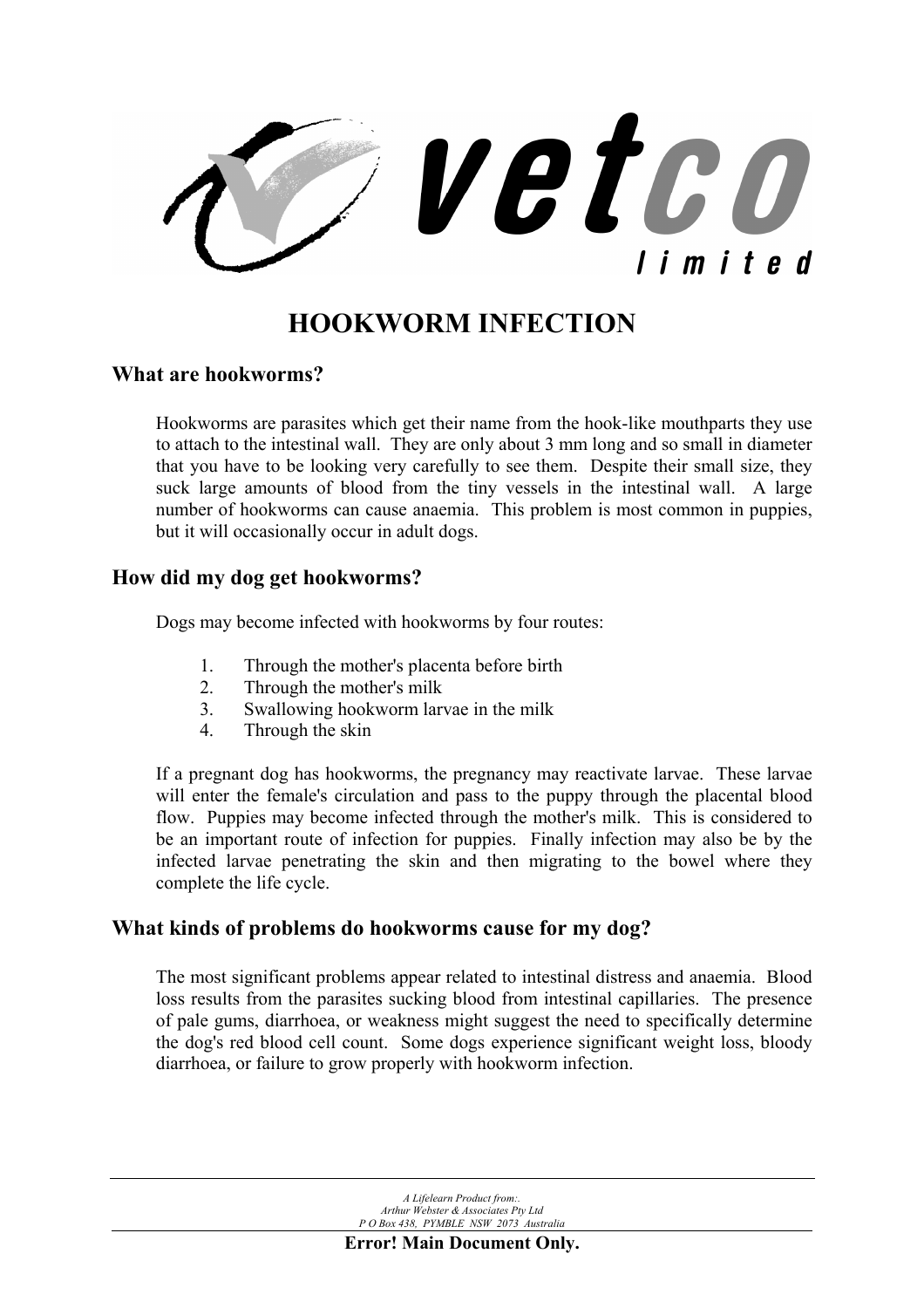Skin irritation and itching can be one of the common signs of a heavily infested environment. The larvae burrow into the skin and cause the dog a great deal of itching and discomfort. Kennels can sometimes have a problem with hookworms.

## **How is hookworm infection diagnosed?**

Hookworms are diagnosed with a microscopic examination of a small faeces sample. Since there are so many eggs produced on a daily basis, they are rather easily detected. One adult female hookworm is reported to produce as many as 20,000 eggs a day!

In puppies, large numbers of worms usually must be present before eggs are shed into the faeces. For this reason, faecal examination may be less reliable in very young puppies than in adult dogs.

## **How are the hookworms treated?**

There are several very effective drugs that will kill hookworms. These are given by injection or orally and have few, if any, side-effects. However, these drugs only kill the adult hookworms. Therefore, it is necessary to treat again in about 2-4 weeks to kill any newly formed adult worms that were larvae at the time of the first treatment.

A blood transfusion may be necessary in some dogs because of the rather severe anaemia which can be produced.

Since the dog's environment can be laden with hookworm eggs and larvae, it may be necessary to treat it with a chemical to kill them. There are some available that are safe to use on grass.

# **Are canine hookworms infectious to people?**

Adult hookworms do not infect humans; however, the larvae can burrow into human skin where it causes itching and is called in some countries ground itch. The worms do not mature into adults. Direct contact of human skin with moist, hookworm infested soil is required. Fortunately, this does not occur very often if normal hygiene practices are observed.

In rare instances, the canine hookworm will penetrate into deeper tissues and partially mature in the human intestine. A few reports of hookworm enterocolitis (small and large intestinal inflammation) have occurred in the recent past, particularly in North America.